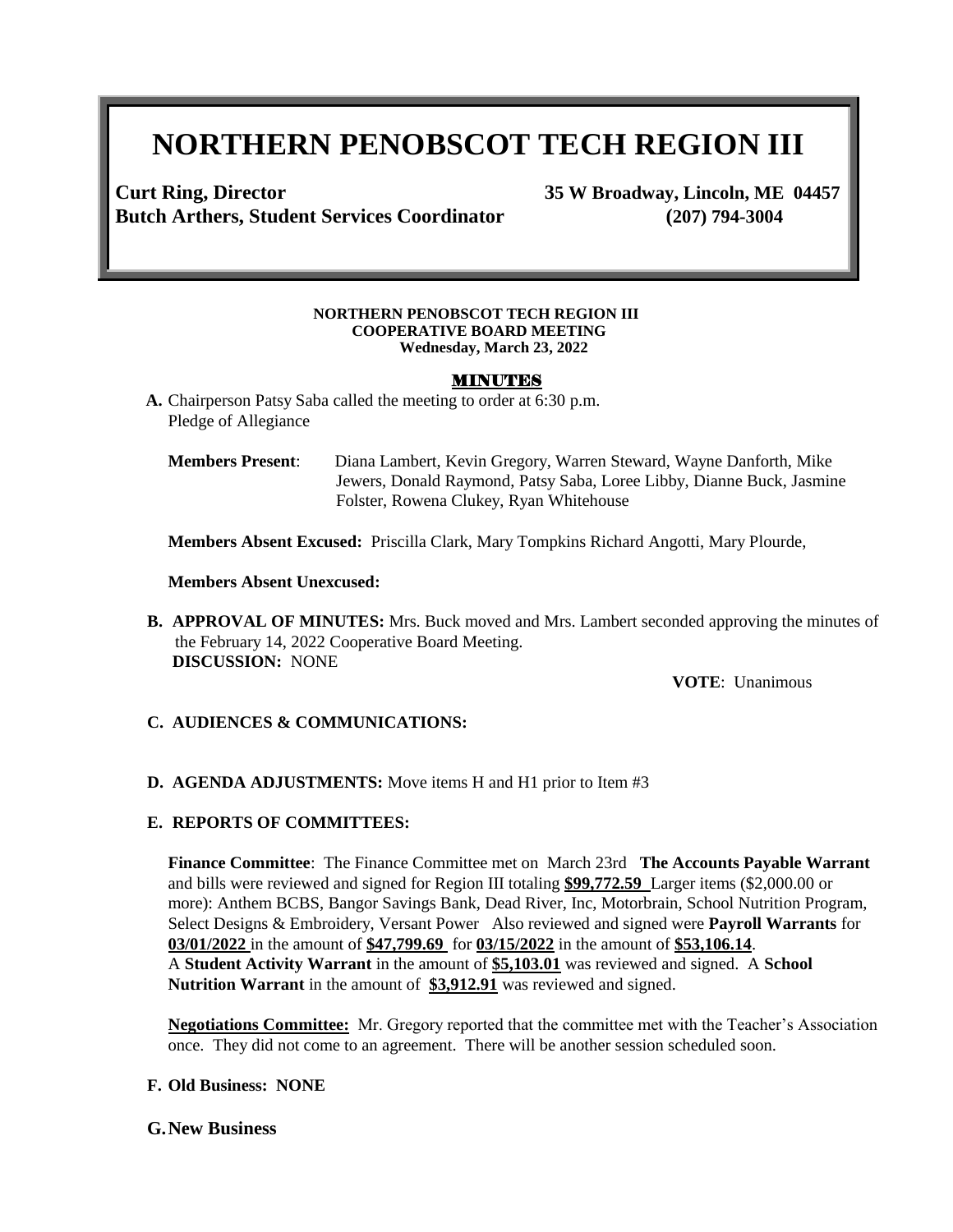**1. Discussion and Possible Action to approve the Childcare Provider Program for the 2023-2024 school year.** 

Mr. Jewers moved and Mr. Steward seconded approving the Childcare Provider Program for the 2023-2024 school year.

**DISCUSSION**: Ms. Folster and Mr. Arthers discussed a new program being introduced at Katahdin Higher Education for childcare and thought it would be a good partnership.

**VOTE**: Unanimous

## **2. Discussion and Possible Action to approve the Firefighting Program for the 2023-2024 school year.**

Mr. Jewers moved and Mr. Steward seconded approving the Firefighting Program for the 2023-2024 school year.

**DISCUSSION:** The firefighting and EMT are a good combination**.** Questions were asked about any certifications that come with the firefighting program.

**VOTE:** Unanimous

## **3. Discussion and Possible Action to approve the Directors**

**Evaluation/Contract.** *Executive session recommended pursuant to M.R.S.A. 405 (6) (A) Evaluation of officials/appointees/employees.*

Mrs. Clukey moved and Mr. Gregory seconded going into executive session regarding the Directors evaluation/contract.

**DISCUSSION:** None **VOTE:** Unanimous

Time In: 7:04pm Time Out: 7:24pm

Discussion and Possible Action to approve the Directors Evaluation/Contract. Mr. Whitehouse moved and Mrs. Clukey seconded approving the Directors Evaluation/Contract.

**DISCUSSION**: None

**VOTE**: Unanimous

## **H. Report of the Director:**

- 1. We will be traveling to Bangor for the state SkillsUSA competition this Friday. The rules about masks and traveling between contests have relaxed, so students should have a much better experience. The competition is still closed to the public, but most of our students are competing in person this year.
- 2. On Thursday evening, we will have dinner for our SkillsUSA competitors. We won't be staying in a hotel or taking our students out to a restaurant, so this is the best we can do. The opening ceremonies will be broadcast online, so we will watch while we eat.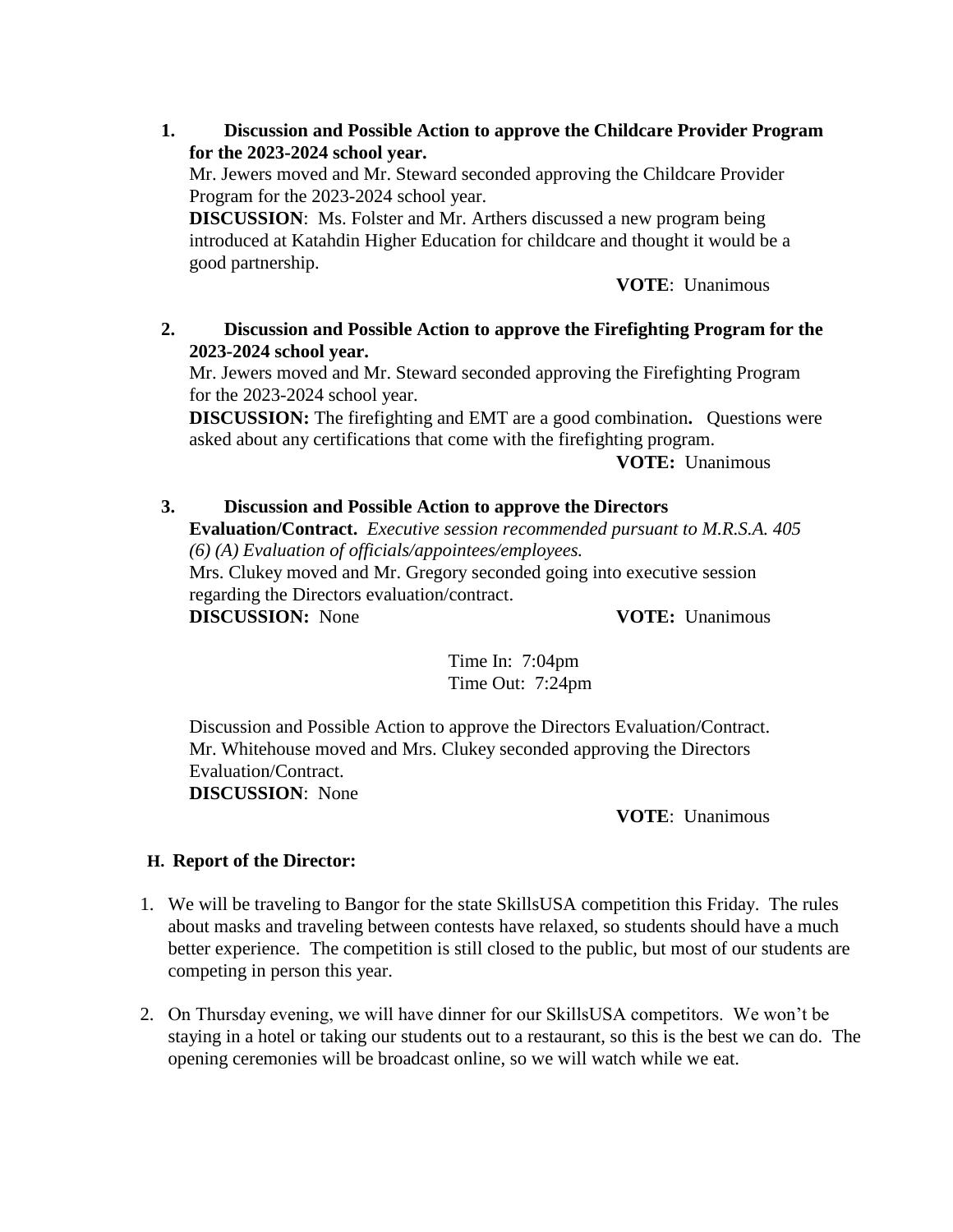- 3. SkillsUSA Week was a great success. Programs competed against each other in contests such as bridge building, a scavenger hunt and a school-wide Cahoot. The winning program was Automotive. The coin drive raised almost \$1400 for the SkillsUSA account.
- 4. Plans are going ahead for a fund raising auction. We will send out requests to local businesses for donations by the end of March. Our plan is to have an in-person auction in the open area in May. If that can't happen, we will have an in-person auction in one of our back buildings with the garage doors open.
- 5. The flip book is complete and on our website. The NewsCenter video is also on the website. NewsCenter has sent us two more (shorter) videos, and we will get them on the website and the Facebook page as soon as possible.
- 6. The application for Firefighter is finished and approved by the DOE. Both programs are on the March agenda for approval. I will need to submit the minutes from the March meeting to the DOE for their final approval, then we will be able to run those programs, with new program funding, starting in the 2023-2024 school year. We will run the Firefighter program without state funding in the 2022-2023 school year.
- 7. I have met with area superintendents about the regional calendar. There are no changes from last year's calendar. I will put it on the agenda for approval in the April meeting.

## **H1. Report of Student Services Coordinator**

- Planned College/Work-Related Visits and Events:
	- o March 18<sup>th</sup> Skills USA at UTC
	- $\circ$  March 21<sup>st</sup> & 22<sup>nd</sup> WCCC (Diane St. Pierre)
	- $\circ$  March 30<sup>th</sup> & 31<sup>st</sup> Sargent's Construction
	- $\circ$  May 10<sup>th</sup> & 11<sup>th</sup> Bath Iron Works
- $\triangleright$  The 10<sup>th</sup> Graders we visited in February made their visits to Region 3 last week, where they were split up into touring groups and visited each of the Programs. The presentations done by the teachers were done very well and provided students with ample information. We then had some pizza for lunch and they filled out a follow-up survey before returning to their sending schools. We had 115 students tour with us, not including Stearns H. S., who have chosen to send interested students to Region 3 through our "Buddy Program". I have included a copy of those assignments that only shows projected numbers for each of the programs, including current students who intend to return next year. We are having all students who eventually sign up for Region 3 for next school year to attend a "Step-Up Day" on May  $12<sup>th</sup>$  to visit with their program for the day.
- $\triangleright$  During the week of March 21<sup>st</sup>, we will be visiting the Eighth Graders from the sending school, except for Stearns Middle School. We will give classes an overview of our school and invite them to come on a visit to Region 3 during the week of April  $4<sup>th</sup>$ .